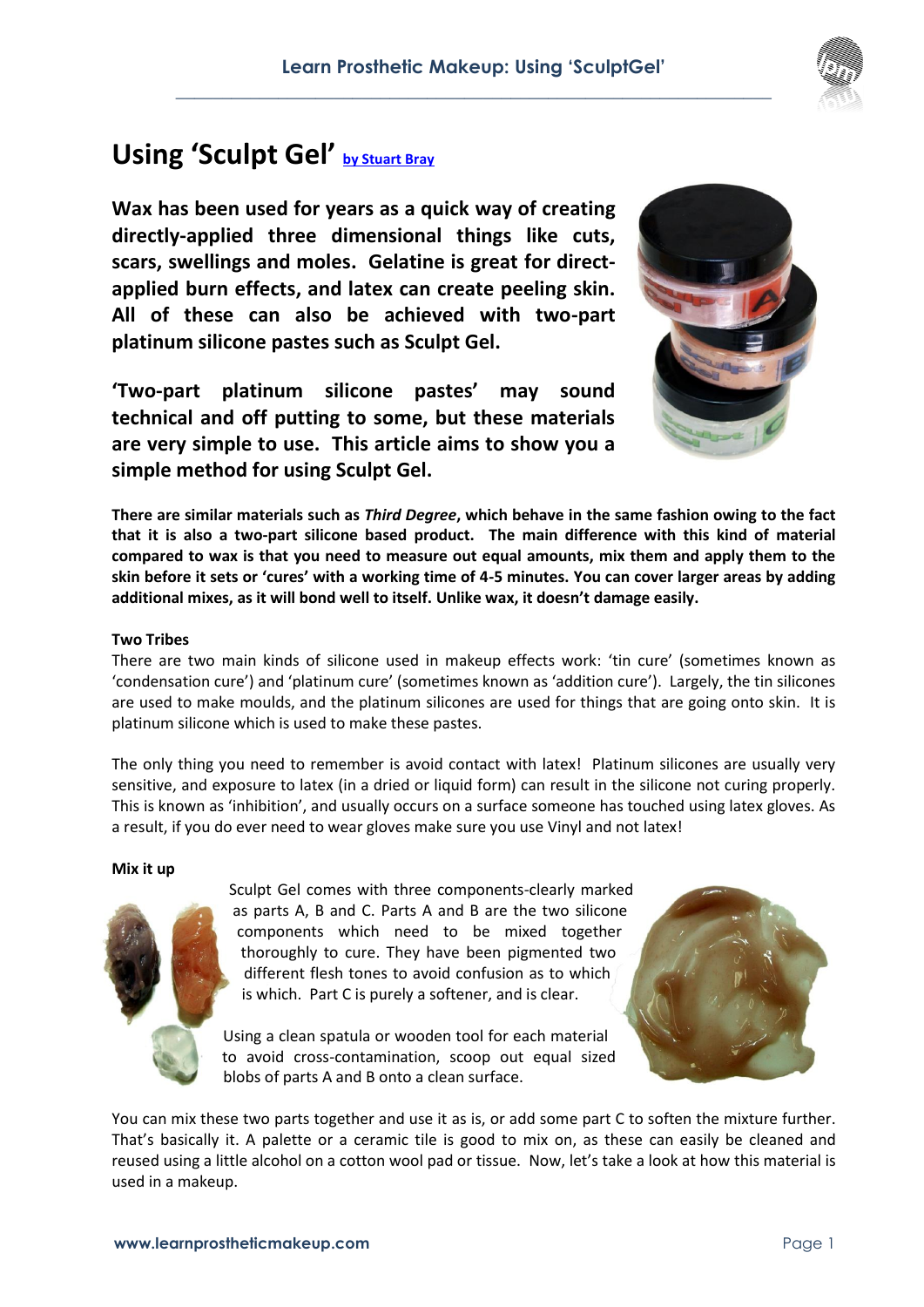



#### **Step 1**

To get maximum adhesion, make sure the skin is clean and free of makeup. Use a light astringent toner to clean the skin surface just before you start working.

Mix your Sculpt Gel components together; you'll only need a small amount of each at any one time. If you want to create something more extensive, mix additional batches and keep adding. You don't want to create a huge thickness in one hit, as the material will start drooping until it sets. Blend out the edges and keep working the surface. Using a blunt tool, start to create a line where you want the laceration to be.



# **Step 2**

Lift the edges with a blunt tool to create some more depth. You can pull the Sculpt Gel away slightly, and pack it out in places with tissue, cotton wool or sponge. This way you can create irregular edges without adding more mixes.

Keep teasing out the edges to help them blend into the skin. You can keep working the surface until it ceases to move.

You can always add more if you accidentally pull any edges off.



## **Step 3**

Use an orange stipple sponge on the surface just before it sets completely. This will help dull the shine and create a skin texture effect. If you miss your window and it sets before you do this, simply mix a little more A & B, and stipple this over the surface. Speed up cure using a hairdryer on a warm setting.

Whilst I wait for it to cure properly, I add some bruise tones around the eye area to add to the effect.

I then used a little Skin Illustrator to tweak the colour of the Sculpt Gel to match the surrounding skin.